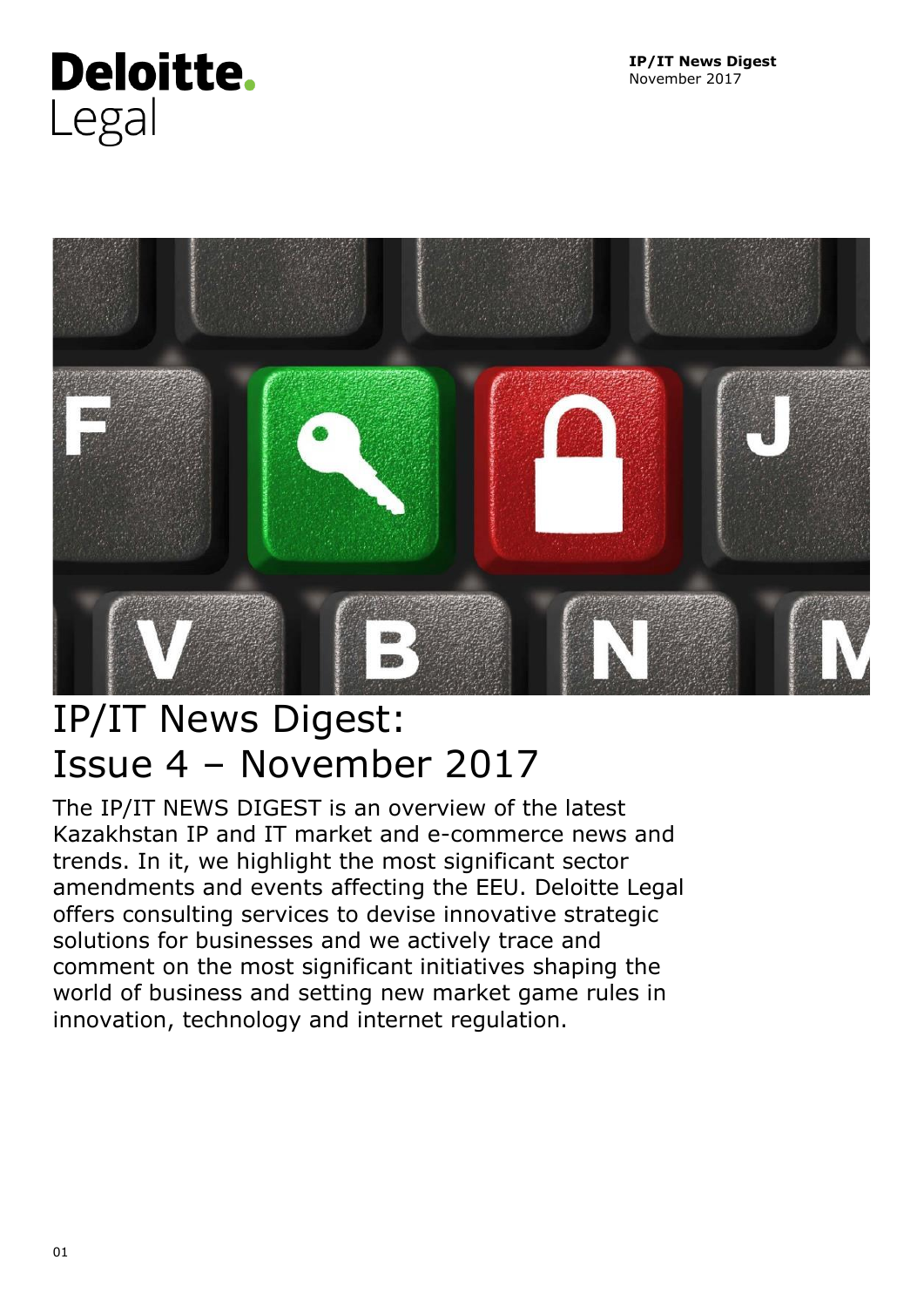# **Innovations in e-document handling rules**

The following changes will be introduced to e-document handling rules from 1 January 2018 under Government Resolution № 640 dated 12 October 2017:

- a) the definition of "e-copies" has been brought into line with that for "e-documents";
- b) the storage period for e-documents has changed the definition of "e-copies" has been brought into line with that for "e-documents";

#### **"E-powers of attorney" for "court accounts"**

A "court account" is a one-stop-shop for individuals and companies to protect or restore violated or disputed rights, freedoms and interests. As well as being available online, the "court account" is now available through a mobile application.

A recent "court account" innovation is the introduction of the "e-power of attorney" developed in accordance with the Civil Procedural Code and allowing powers of attorney to be drawn up electronically using the principal's electronic signature.

When drafting an e-power of attorney, principals can now identify in the document itself, the basic rights (as stipulated by part 1 of article 46 and parts 1 and 2 of article 60 of the Civil Procedural Code) of the agent to participate in the particular civil case.

#### **"Phone-tapping" or covert investigative actions**

A draft law amending a number of legislative acts to upgrade law enforcement procedural principles has proposed adding a provision to article 240 of the Civil Procedural Code regarding covert investigations. Investigative authorities would be obliged to notify entities of any covert investigation related to them (without divulging the results) within six months of a final ruling in a relevant criminal case.

As "phone-tapping" or the covert receipt of information over connections between subscribers and/or their devices are a form of covert investigation, it is expected that subscribers will be notified of any such actions in relation to them, and also of the period in which any such action took place.

This draft law has not yet entered into force.

# **Optimisation and "digitalisation" of criminal and administrative actions**

At a joint Coordinating Council for Law and Order and Crime Control the General Prosecutor set out a number of proposed projects to further improve and digitise criminal and administrative actions.

Pilot programmes include "e-criminal cases" and an "integrated register of administrative cases" based on an IIN.

The new system aims to reduce to what is necessary the amount of documentation in a case and protect against the loss or destruction of important information.

The projects under discussion include the automation of court enforcement proceedings which would abolish the need for paper-form bank receipts and payment documents so that fines can be paid immediately.

#### **E-health passports**

The Ministry of Health has been planning the gradual introduction of electronic health passports, which are expected to be a personal document used to store the results of obligatory medical examinations and the authorisation to work. Users will have access to their personal e-health passport data through personal accounts on the e-gov website. The Ministry of Health is planning to abolish paper records from January 2019 and for that purpose has signed a memorandum with IBM and Microsoft to implement new innovative projects in Kazakhstan.

#### **Digital stage of Eurasian integration**

The Higher Eurasian Economic Council has resolved to approve principles for implementing a Eurasian Economic Union ("EEU") digital agenda up to 2025 to update EEU integration mechanisms, taking into account global digital transformations, to ensure the robust economic development of EEU member countries. The digital agenda includes the following list of priorities:

- digital continuity in the movement of products, goods, services and digital assets in the EEU
- digital transportation corridors
- digital industrial cooperation
- a data processing treaty (amongst other things, to protect personal data)
- a "regulatory sandbox" (a specially agreed approach to developing and piloting solutions,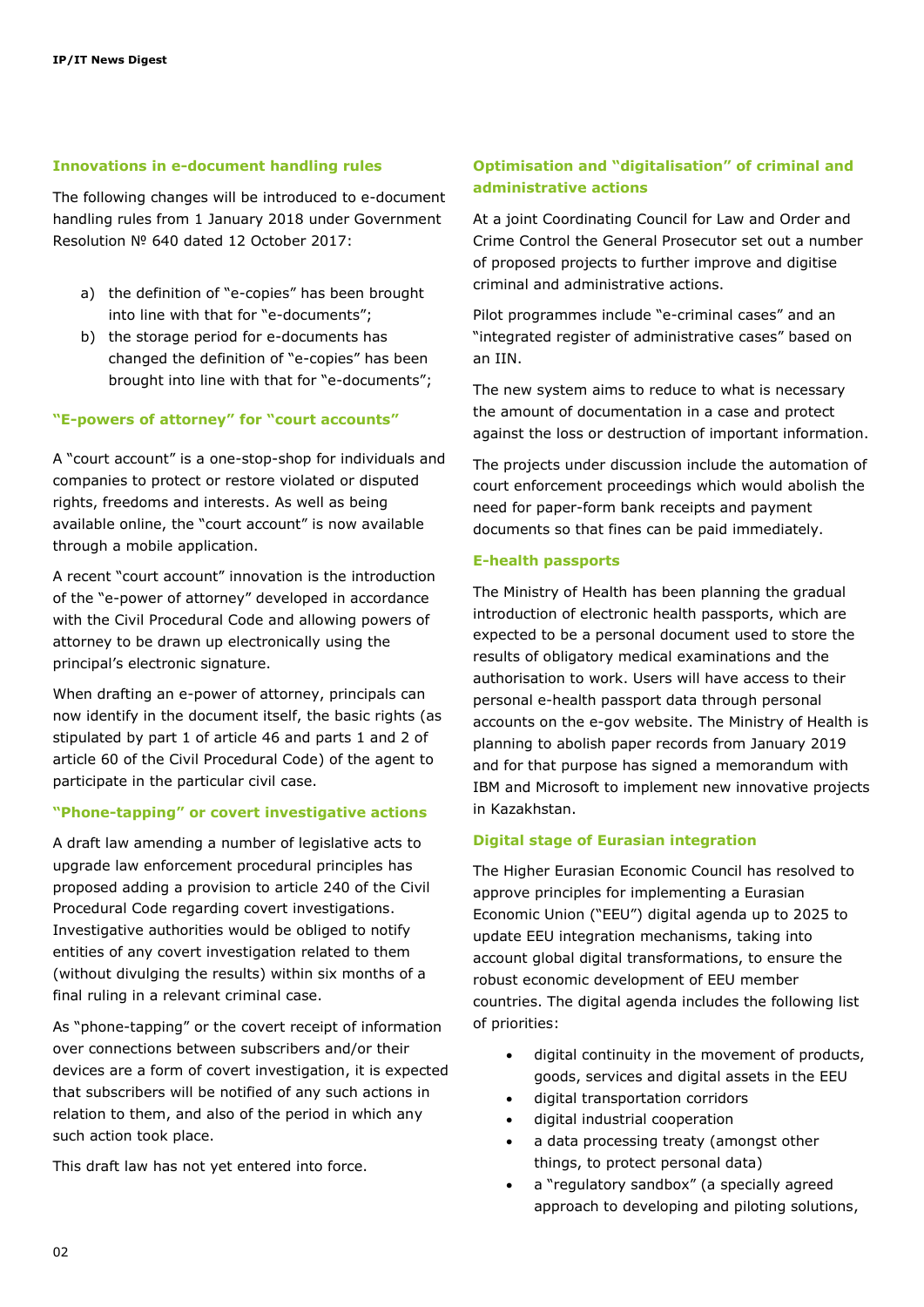including regulatory solutions, to determine an effective communication model and build business processes in new areas)

the transfer of digital technology

It is expected that this digital policy will:

- increase total member-country GDP by 11% due to the growth expected by 2025
- increase employment and jobs in information and communication technology

Next year, experts will begin to develop those initiatives in which two or more EAU members countries show an interest. Specific projects will begin to be implemented if expert group findings gain support from the EEC Council and national government representatives.

- The Deloitte Legal IP/IT News Digest provides an overview of the latest significant changes to legal acts in Kazakhstan and is for information purposes only.
- The IP/IT News Digest contains comments and conclusions based exclusively on information received from open sources.
- Even though the IP/IT News Digest covers topics of a legal nature, it should not be considered as conclusive legal advice on any of the issues discussed in it.
- Deloitte is not responsible or liable for any decisions taken based on any information contained in IP/IT News Digest or for the use of its contents in any other way. Anyone having read the IP/IT News Digest will be responsible for any of their own decisions which are taken based on the information contained in it.



# **How Deloitte can help**

Deloitte Legal provides the unique legal consulting services on various IT and IP related matters including, but not limited to:

Services on protection of IP rights and structuring of contracts on transfer of non-material assets and technology;

Legal structuring of projects in the sphere of electronic commerce and legal support of investments towards technological projects;